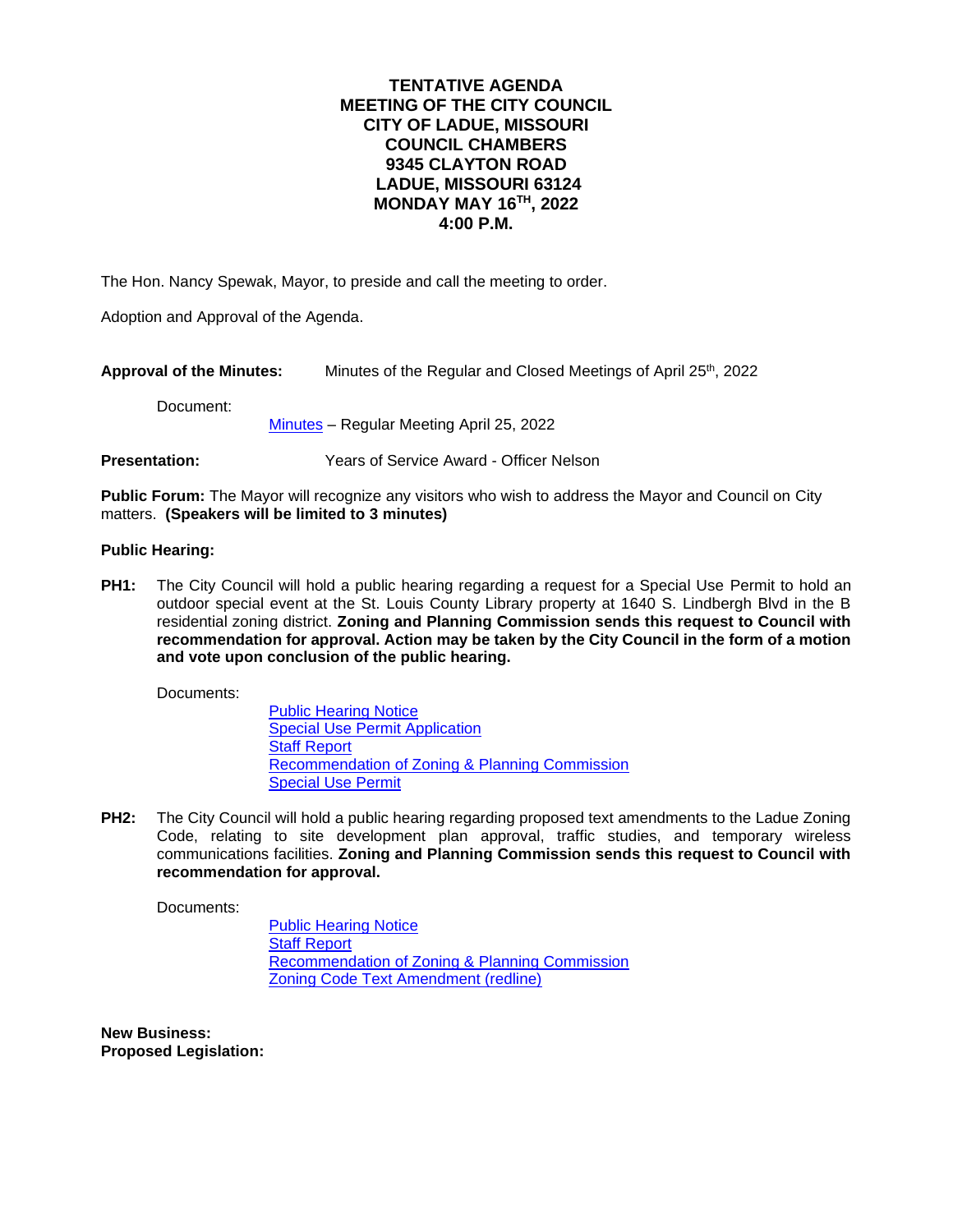**Bill 2304:** An ordinance to amend Ordinance 1175 – the zoning ordinances of the City of Ladue, St. Louis County, Missouri regarding requirement of traffic studies, site plan review procedures, and temporary wireless facilities

> Documents: [Bill 2304](https://www.cityofladue-mo.gov/mm/files/2022/Council%20Packets/2022-05-16/Bill%202304%20Temporary%20Wireless%20Facilities.pdf)

**Bill 2305:** An ordinance of the City of Ladue to amend Section 120-2 of Chapter 120 – Residential Building Code Amendments – of the City of Ladue Code of Ordinances to correct a typo in the same

Documents:

[Bill 2305](https://www.cityofladue-mo.gov/mm/files/2022/Council%20Packets/2022-05-16/Bill%202305%20-%20Trustee%20Notification.pdf)

**Resolution 2022-13:** A resolution authorizing the mayor to execute on behalf of the City of Ladue, Missouri a contract with Weigmann Associates for the City Hall furnace replacements

> Documents: [Staff Memo](https://www.cityofladue-mo.gov/mm/files/2022/Council%20Packets/2022-05-16/2022-13%20Memo.pdf) [Contract Agreement](https://www.cityofladue-mo.gov/mm/files/2022/Council%20Packets/2022-05-16/2022-13%20Contract.pdf) [Bid Proposals and Tabulation](https://www.cityofladue-mo.gov/mm/files/2022/Council%20Packets/2022-05-16/2022-13%20Bids.pdf) [Resolution 2022-13](https://www.cityofladue-mo.gov/mm/files/2022/Council%20Packets/2022-05-16/2022-13%20Resolution.pdf)

**Resolution 2022-14:** A resolution authorizing the mayor to execute on behalf of the City of Ladue, Missouri a contract with Missouri Asphalt Sealing and Striping for the municipal campus parking lot sealing

Documents:

[Staff Memo](https://www.cityofladue-mo.gov/mm/files/2022/Council%20Packets/2022-05-16/2022-14%20Memo.pdf) [Contract Agreement](https://www.cityofladue-mo.gov/mm/files/2022/Council%20Packets/2022-05-16/2022-14%20Contract%20Agreement.pdf) **[Bid Proposals and Tabulation](https://www.cityofladue-mo.gov/mm/files/2022/Council%20Packets/2022-05-16/2022-14%20Bids.pdf)** [Resolution 2022-14](https://www.cityofladue-mo.gov/mm/files/2022/Council%20Packets/2022-05-16/2022-14%20Resolution.pdf)

**Resolution 2022-15:** A resolution authorizing the mayor to execute on behalf of the City of Ladue, Missouri a contract with Meyer Electric Company, Inc. for the Conway Elementary School crosswalk improvements

## Documents:

[Staff Memo](https://www.cityofladue-mo.gov/mm/files/2022/Council%20Packets/2022-05-16/2022-15%20Memo.pdf) [Contract Agreement](https://www.cityofladue-mo.gov/mm/files/2022/Council%20Packets/2022-05-16/2022-15%20Contract.pdf) [Bid Proposals and Tabulation](https://www.cityofladue-mo.gov/mm/files/2022/Council%20Packets/2022-05-16/2022-15%20Bids.pdf) [Resolution 2022-15](https://www.cityofladue-mo.gov/mm/files/2022/Council%20Packets/2022-05-16/2022-15%20Resolution.pdf)

**Resolution 2022-16:** A resolution authorizing the mayor to execute a confidentiality agreement with Missouri-American water company

> Documents: [Resolution 2022-16](https://www.cityofladue-mo.gov/mm/files/2022/Council%20Packets/2022-05-16/Res.%202022-16%20Authorizing%20MOAW%20Confidentiality%20Agreement.pdf)

## **Financial Matters:**

- **F-1** Report of the Finance Director regarding significant items in the financial reports.
- **F-2** The Mayor and Council to review and approve the Vouchers for Payment for the month of April 2022.
- **F-3** The Mayor and Council to review the Collector's Report for April 2022.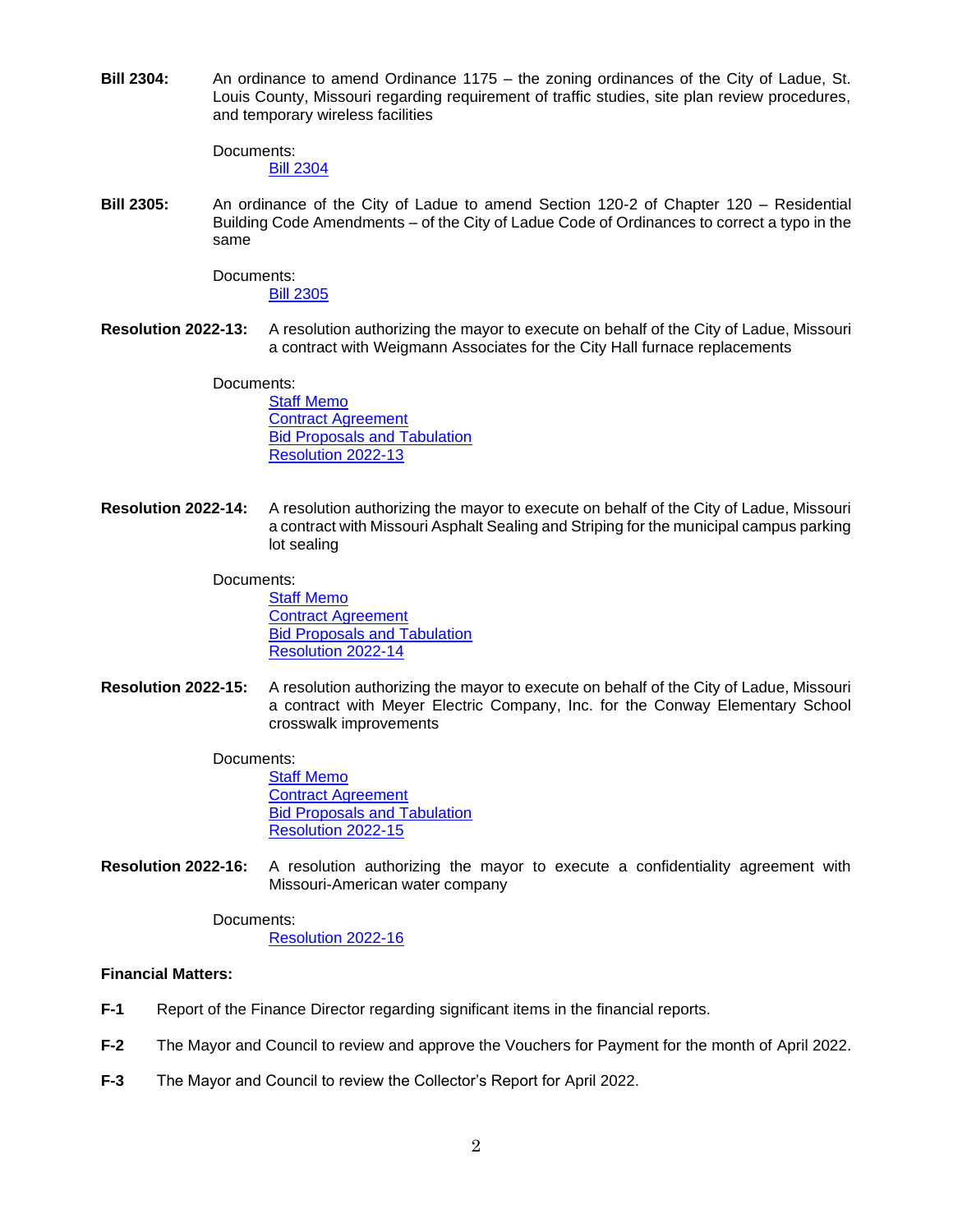- **F-4** The Mayor and Council to review the Treasurer's Report for April 2022.
- **F-5** The Mayor and Council to review the Cash Flow Summary Report for April 2022.
- **F-6** The Mayor and Council to review the Land Lots and Delinquent Tax List.

#### Documents:

[Significant Items Report](https://www.cityofladue-mo.gov/mm/files/2022/Council%20Packets/2022-05-16/Finance%20Highlights.pdf) [Vouchers for Payment Report](https://www.cityofladue-mo.gov/mm/files/2022/Council%20Packets/2022-05-16/End%20of%20Month.pdf) [Collector's Report](https://www.cityofladue-mo.gov/mm/files/2022/Council%20Packets/2022-05-16/Collector) [Treasurer's Report](https://www.cityofladue-mo.gov/mm/files/2022/Council%20Packets/2022-05-16/Treasurer) [Cash Flow Summary Report](https://www.cityofladue-mo.gov/mm/files/2022/Council%20Packets/2022-05-16/April%202022%20Statement%20of%20Cash%20Flows.pdf) [Balance Sheet](https://www.cityofladue-mo.gov/mm/files/2022/Council%20Packets/2022-05-16/April%202022%20Balance%20Sheet.pdf) [Land Lots and Delinquent Tax Report](https://www.cityofladue-mo.gov/mm/files/2022/Council%20Packets/2022-05-16/Land%20Lots%20and%20Delinquent%20Tax%20Report%2004%202022.pdf)

## **Department Reports:**

- **D-1 Fire Department:** Mayor and Council to review the Fire Department Activity Report for the month of April 2022.
	- a. Review Monthly Incident Report, Activity Report, and Fire Marshal Report

## Documents:

[Fire Department Monthly](https://www.cityofladue-mo.gov/mm/files/2022/Council%20Packets/2022-05-16/Fire%20Council%20Packet%205.16.2022.pdf) Report

**D-2 Police Department:** Mayor and Council to review the Police Activity Report for the period of April 1 – April 31, 2022.

a. Monthly Crime Report – NIBRS April 2022

Documents:

[Police Department Monthly Report](https://www.cityofladue-mo.gov/mm/files/2022/Council%20Packets/2022-05-16/PD%20City%20Council%20Agenda%20May%2016.pdf)

- **D-3 Public Works & Building:** Mayor and Council to review the report of the Director of the Public Works Department.
	- a. Building Office report for the period through April 2022.
	- b. Robin Hill McKnight Ln Bank Stabilization Project Update Change Orders #6 #9 Ratification; Request for \$25,000 additional contingency

Documents:

[Public Works Report](https://www.cityofladue-mo.gov/mm/files/2022/Council%20Packets/2022-05-16/compiled%20for%20packet.pdf) [Permit Report](https://www.cityofladue-mo.gov/mm/files/2022/Council%20Packets/2022-05-16/Council%20Permit%20Report-%20April%202022.pdf) [Permit Fees by Month 2021](https://www.cityofladue-mo.gov/mm/files/2022/Council%20Packets/2022-05-16/Permit%20fees%202021.pdf) Report [Permit Fees by Month 2022](https://www.cityofladue-mo.gov/mm/files/2022/Council%20Packets/2022-05-16/Permit%20fees%20by%20month-%20April%202022.pdf) Report [Permit Extensions Report](https://www.cityofladue-mo.gov/mm/files/2022/Council%20Packets/2022-05-16/Permit%20Extensions%20April%202022.pdf)

**D-4 Municipal Court:** Mayor and Council to review the report of the Municipal Court for April 2022 and the Ladue Municipal Court totals from April 1, 2022 - April 30, 2022.

Document:

[Municipal Court Report](https://www.cityofladue-mo.gov/mm/files/2022/Council%20Packets/2022-05-16/Courts%20April%20Report.pdf) – April 2022

**D-5 Administration/City Clerk:** Mayor and Council to review the report of the Administration Department.

Document:

[Administration Department Report](https://www.cityofladue-mo.gov/mm/files/2022/Council%20Packets/2022-05-16/2022-05-16%20Admin%20Report.pdf)